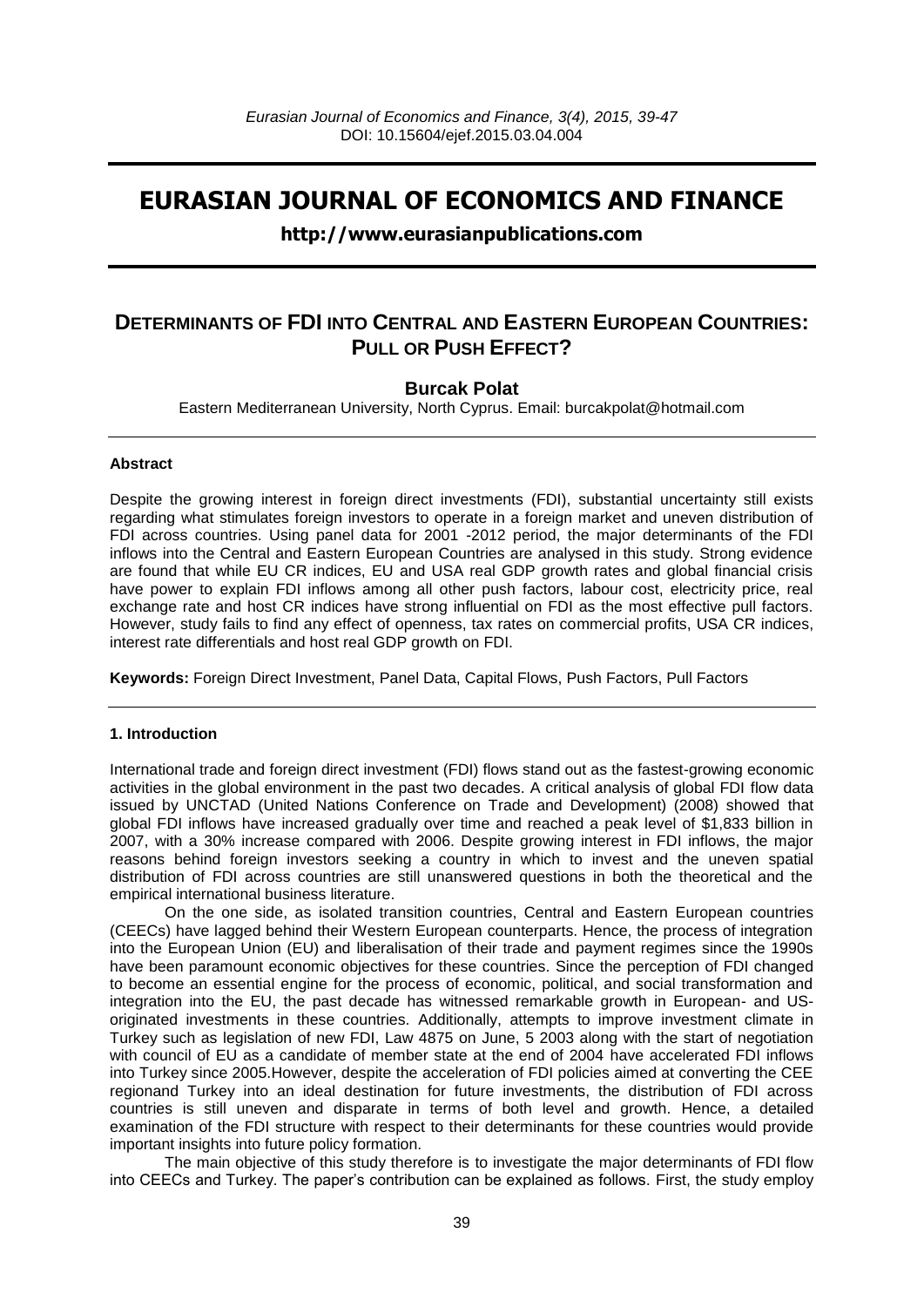the most important unconventional push and pull factors of FDI simultaneously to have a better understanding of FDI structure in the region. Second, according to my knowledge, this is the first attempt to employ energy prices for CEE region. Since the majority of the countries in the sample have an industrial sector accounting for a substantial share of economic activity, inclusion of energy prices is urgently warranted. Third, the aggravating effects of the global financial crisis on FDI flows are one more confirmed with this study.

The remainder of this paper is organised as follows.In Section 2 review of the theoretical and applied works are presented. This is followed by a description of data and methodology in Section 3. The empirical results are presented and discussed in Section 4. The last section contains some concluding remarks.

#### **2. The Determinants of Foreign Direct Investment**

There are mainly two economic and political factors are hold responsible to attract FDI inwards into host country. These are namely economic and political push factors and pull factors. Push factors respresent the international conjuncture in the world andhome country specific factors that motivate and push a country to invest in another country. While, many economists defend the importance of push factors in determining the volume of FDI inwars into host country, someothers defend the significance of pull factors which represent the economic structure of host countries that FDI flows shifted.

#### **2.1. Push Factors**

As Dunning (1977; 1973) suggested, there are three primary motivations for FDI outflows, which are foreign market-seeking FDI, efficiency (cost reduction)-seeking FDI, and resource-seeking FDI. Based on this framework, researchers have analyzed motivators of FDI outflowsin both developed and developing countries. For example, Kayam (2009) investigated the home country factors that encourage FDI outflows for 65 developing and transition countries for the 2000–2006 period. Finally, she concluded that small market size, trade conditions, costs of production, and local business conditions within the home country are the major push factors that cause FDI outflows. Moreover, Buckley *et al.* (2007) examined the determinants of Chinese FDI outflows. They found that Chinese FDI outflowsare highly correlated with political risks experiencedin the country, cultural proximity with the host country, and the host country's natural resources endowments. On the other hand, Tolentino (2008) examined the relationships between home country-specific macroeconomic factors and FDI outflows of China and India for the period between 1982 and 2006. He had an interesting conclusion, arguing that country-specific factors of China such as the interest rate, openness to international trade, income per capita, human capital, technological capability, exchange rate, and exchange rate volatility do not have a significant effect on FDI outflows in China, while India's technological capability results in FDI outflows in India. In short, home country-specific factors are the other side of the coin perceived by MNFs and should also be considered when determining the significant factors affecting FDI inflows and adopting policies to pull them into the host country.

#### **2.2. Pull Factors**

One of the most important determinants of FDI inflows into host country is the gross national product (GNP) or gross domestic product (GDP), which serves as a proxy for the market size in the host country or home country. In the literature, studies done by Campa (1993), Tokunbo and Lloyd (2009), Dunning (1973), Erdal and Tataoglu (2002), Dumludag (2008), Esiyok (2011) emphasized the importance of market size for FDI inflows, and these studies suggest a positive relationship between market size and FDI. Incentives for foreign investors to invest abroad may be the inadequate domestic demand in the home country. Thus, it is generally expected that there is a negative relationship between FDI and the market size of the home country, but a positive relationship between the market size of the host country and FDI inflows.

The cost of borrowing can also play an important role in the amount of FDI inflows into a country. If a foreign entity borrows funds to support its production operations in ahost country, the expected relationship between the interest rate and FDI is negative. But if the foreign entity borrows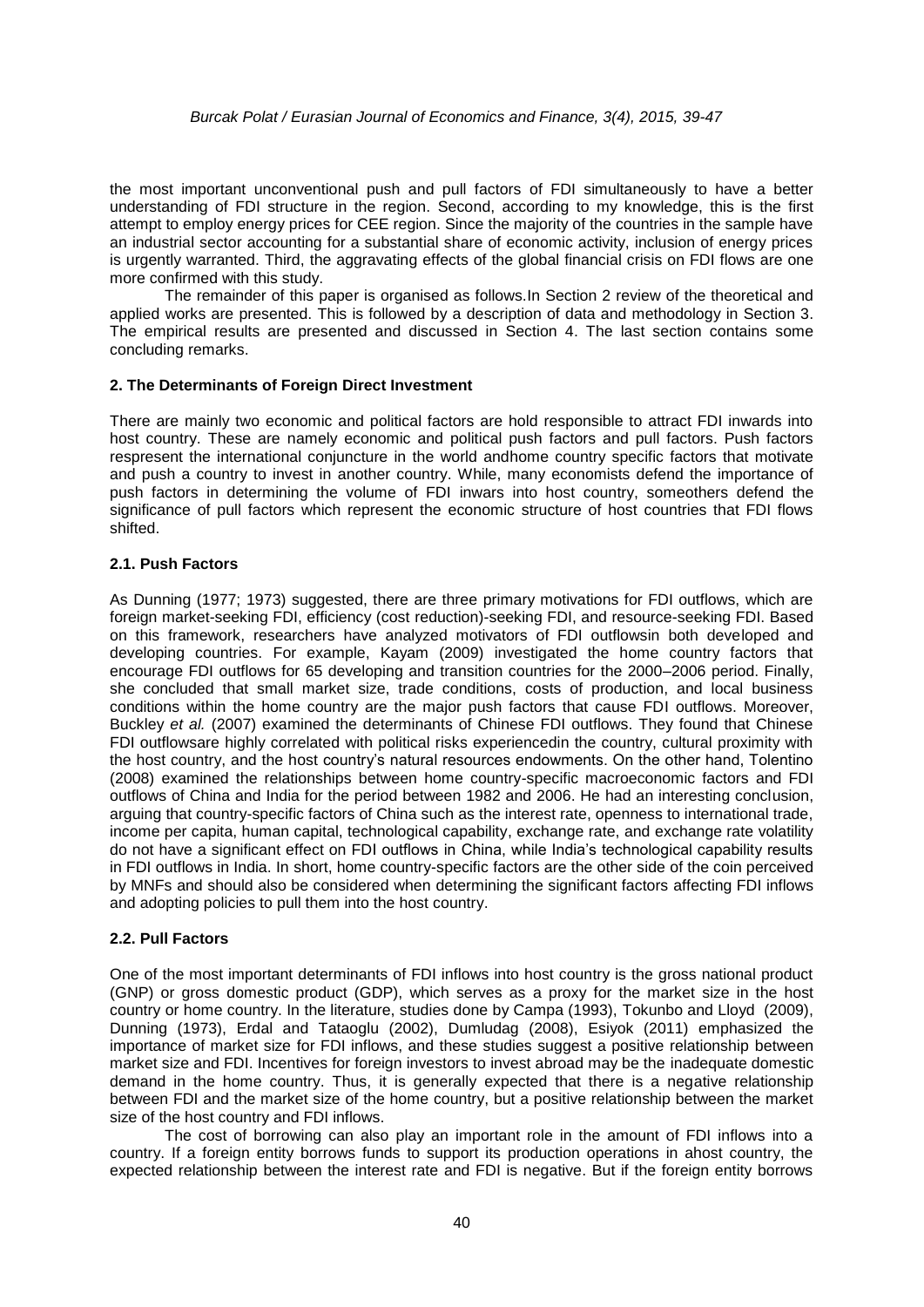funds in the home country instead of the host country, a lower cost of borrowing in the home country will lead to more FDI inflowsinto the host country. Tokunbo and Lloyd (2009) showed that the interest rate in the host country is the main determinant of FDI inflows into Nigeria. Several researchers have also pointed out the importance of a host country'sopennessto FDI. Since FDI is an important part of globalization, it is generally assumed that a country that is more open attracts more FDI inflows due to providing a basis for export-oriented foreign investors in the host country (see Awan *et al.* 2011; Feng, 2011; Walsh and Yu, 2010). Further more, the legal restrictions associated with business activities comprising various taxes, regulations on trade like tariffs, incentive policies aimed to attract FDI, or sector-specific restrictions on foreign ownership and entry might be considered important determinants of FDI in the host country.

Moreover, most studies have also emphasized the role of the infrastructure of a host countryin determining the amounts of FDI inflow. Erdal and Tataoglu (2002), Esiyok (2011) and Deichmann *et al.* (2003) have all suggested apositive relationship between a host country's improved infrastructure and FDI inflows. The labor cost also impactsthe volume of FDI inflowsto a host country. Many works in the literature concerning the effect of labor cost accounted for higher FDI inflowsinto the host country. Since the aim of foreign investors is to gain profits in their investments abroad, it is generally assumed that a lower labor cost positively affectsthe FDI inflows to a host country (see Kar and Tatlisoz, 2008; Yeo *et al.* 2008; Liu *et al.* 2012).

The effect of the exchange rate and its volatility on FDI inflows is also ambiguous and undetermined. Many studies suggest that the depreciation of host countries' currency encourages the amount of FDI inflows. For example, Froot and Stein (1991), Kaya and Yilmaz (2003), Vergil and Cestepe (2005), and Kar and Tatlisoz (2008) have suggested that that exchange rate depreciation increases the competitiveness of host countries in the international market, meanwhile reducing the prices and resource cost in the host market. So, export-oriented foreign investors choose to invest in a country whose domestic currency depreciates against foreign currency. However, some of the studies also defend the positive relationship between them. The rationality behind this view is that FDI can be carried out by a foreign entity with the intention of producing for the local market instead of producing for the international marker in the host country. Thus, an appreciation of the host country's currency increases the purchasing power of domestic households, which also leads to higher domestic demand. So, according to advocators of this view, there is a positive relationship between the appreciation of currency and FDI inflows, as shown by Dhakal *et al.* (2010) and MacDermott (2008). With respect to the effect of exchange rate uncertainty on FDI inflows, there are also conflicting results in the literature. Some researchers have found a positive and others a negative association, and still others claim there is no relation at all between these variables.

#### **3. Data and Methodology 3.1. Data**

The total FDI inflows into CEE region including Turkey between 2001 and 2012 are specificed as the dependent variable. The data were retrieved from the Research Center International Economics Database Retrieval Tool [\(http://www.fiw.ac.at/index.php?id=1\)](http://www.fiw.ac.at/index.php?id=1). I identified the following as my explanatory variables: Country Risk (CR) indices of CEECs and Turkey (as host country pull factors) along with those of the EU area and the US (source country/area push factors).<sup>1</sup> Furthermore, while labor cost, total tax rates of % commercial profits, openness, real exchange rate, electricity price, real GDP growth rate of each host country are specifed as the most prominent pull factors, interest rates differentials between host and home (the EU area) country and real GDP growth rate of USA and EU countries are determined as source country push factors. Lastly, a dummy variable is included to account for the global financial crisis.While CR indices of CEECs and Turkey, the EU area, and the US come from the Political Risk Service (PRS) Group, International Country Risk Guide 2012 electronic data server [\(www.prsgroup.com\)](http://www.prsgroup.com/), Real GDP growth rates of each host country, USA and EU area and electiricty prices, are attained from from the European Commission European Statistics data server [\(http://ec.europa.eu/eurostat\)](http://ec.europa.eu/eurostat). Furthermore, while export and import values as part of the calculaton of openness along with labor cost, and real exchange rates are obtained from International Monetary

 $\overline{\phantom{a}}$ 

<sup>&</sup>lt;sup>1</sup> See the study of Bilgili *et al.* (2012).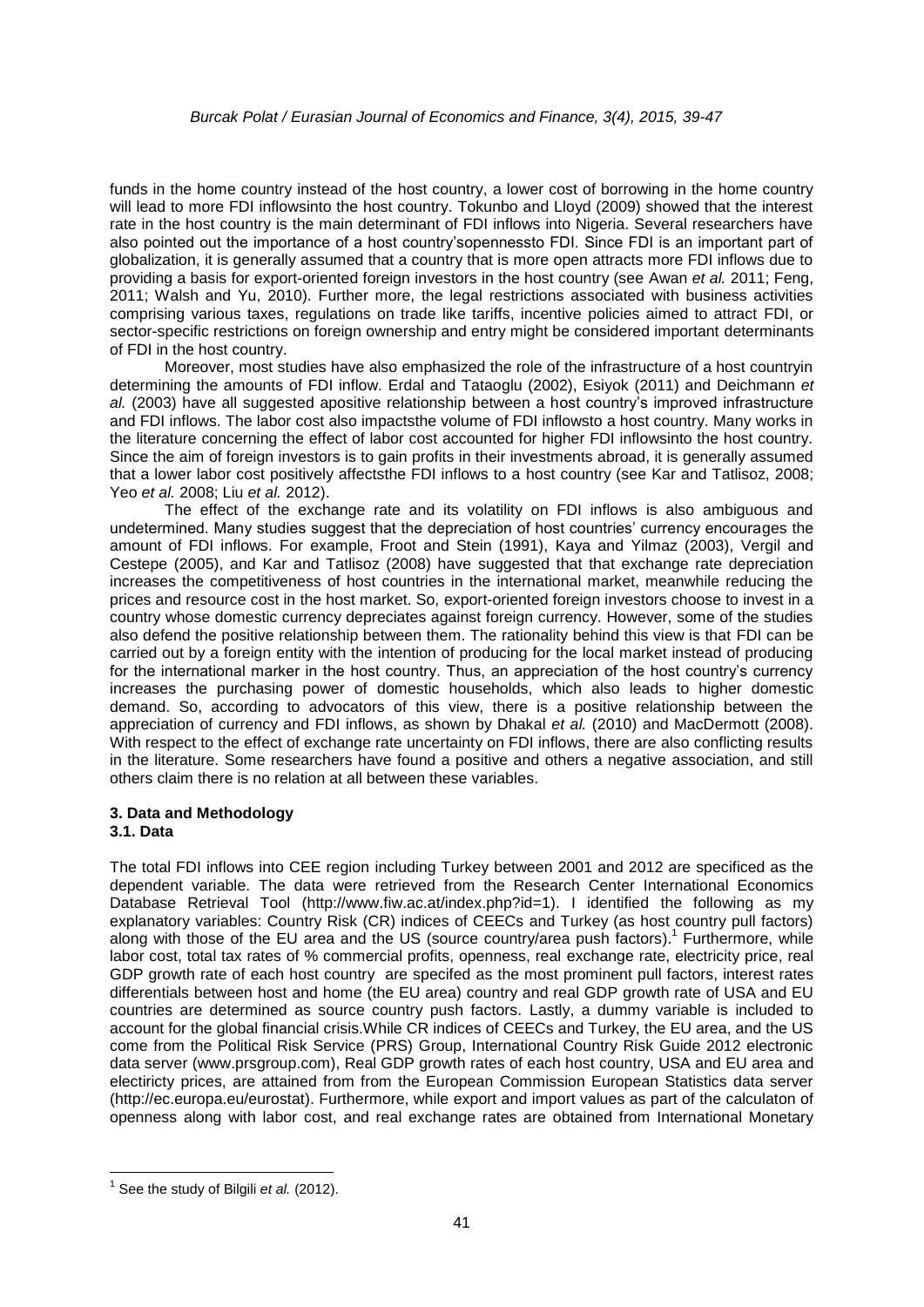Fund (IMF) data [\(www.imf.org\)](http://www.imf.org/); GDP and interest rates are taken from World Bank data server [\(www.worldbank.org\)](http://www.worldbank.org/).

Adittionally, defininiton of datas and expected sign is given below:

#### **a. Push Factors**

*CR Indices.* Most studies use CR indices or ratings taken from different sources to capture the impact of the political, economic, or financial risks on FDI flows (see Bilgili *et al.* 2012; Arbatli, 2011; Janicki and Wunnava, 2004; Carstensen and Toubal, 2003; Bevan and Estrin, 2004).Here, CR is a composite index of the financial risk, political risk, and economic risk indices of 16 Eastern European countries and Turkey, the EU area, and the US for the period between 2001 and 2012. Owing to the dominant share of FDI inflows into these countries coming from the EU area and US, reasonably, I include the CR indices of the EU area and US to account for risks originating in the home country. Moreover, the CR indices of the EU area represent the average CR indexes of Belgium, Austria, Denmark, England, Finland, France, Germany, Italy, the Netherlands, Norway, Sweden, and Switzerland.

*Interest Rate Differentials.* One of the most important global push factors is known as the interest rate denoting the international liquidity and credit conditions of the home country. Interest rate refers to the cost of borrowing to finance investments in home or host markets. As such, the interest rate in the source country may have a varying impact depending on the borrowing behaviour of investors. If the investors undertaking FDI borrow from the home country, the availability of a relatively low interest rate in the source country will prompt MNCs to invest in foreign markets because of the cost advantage of raising capital. On the contrary, if firms can borrow from the host country, a relative increase in the interest rate in the source country may also push foreign investors to direct their investments into foreign markets in order to benefit from the lower cost of borrowing. Hence, inclusion of ineterst rates neccesiates taking differentials between host and home country.

*Real GDP Growth Rates.* This variable accounts for the growth and development of an economy and may be a good proxy for the market size of that country (see Campa, 1993; Tokunbo and Lloyd, 2009; Erdal and Tataoglu, 2002; Dumludag, 2008; Esiyok, 2011; Bilgili *et al.* 2012).

*Dummy to Account for Global Financial Crisis.* The collapse of the US real estate property market at the end of 2007 evolved into one of the worst global financial crises ever experienced in economic history. The financial meltdown took its toll on FDI flows worldwide with the global propagation of the ripple effects of the collapse and ensuing bankruptcy of many large institutions in the US and elsewhere. The capital flows into these 16 economies also suffered the ripple effect of the global financial crisis similar to those moving to other developing countries. To capture its impact, a dummy variable taking the value of 1 for 2009 and after and 0 otherwise is also introduced into the component models. Rational for choosing 2009 is that while developed countries have experienced a drastic fall in FDI inflow in 2008, in spite of a slowdown in 2008, most of the developing ones, including CEECs have felt deteriorating effect of financial crisis in 2009.

#### **b. Pull Factors**

*Real Exchange Rate.* The real exchange rates of Turkey and CEE countries in the study are calculated simply as the nominal exchange rate,  $e_{i,d}$  multiplied by the ratio of domestic price level, PPI<sub>d</sub> to foreign price level PPI<sub>f</sub>. Consequently, a decline in  $REX_t$  can be interpreted as a real depreciation of the exchange rate, whereas an increase corresponds to a real appreciation. An analysis of the FDI literature shows mixed evidence in terms of the impact of exchange rate level on FDI inflows. For example, while Froot and Stein (1991) and Cushman (1985) claimed a negative correlation between FDI and exchange rate level, Campa (1993) proposed the opposite point of view.

*Labor Cost.* A lower labor cost is another motive for a certain level of foreign capital movement, particularlyin labor-intensive industries that do not require highly educated employees. Becasue of the majority of countries in sample having mostly labor intensive industries, reasonably, labor cost is included in the model as the primary production cost factor (see Liu *et al.* 2012; Yeo *et al.* 2008).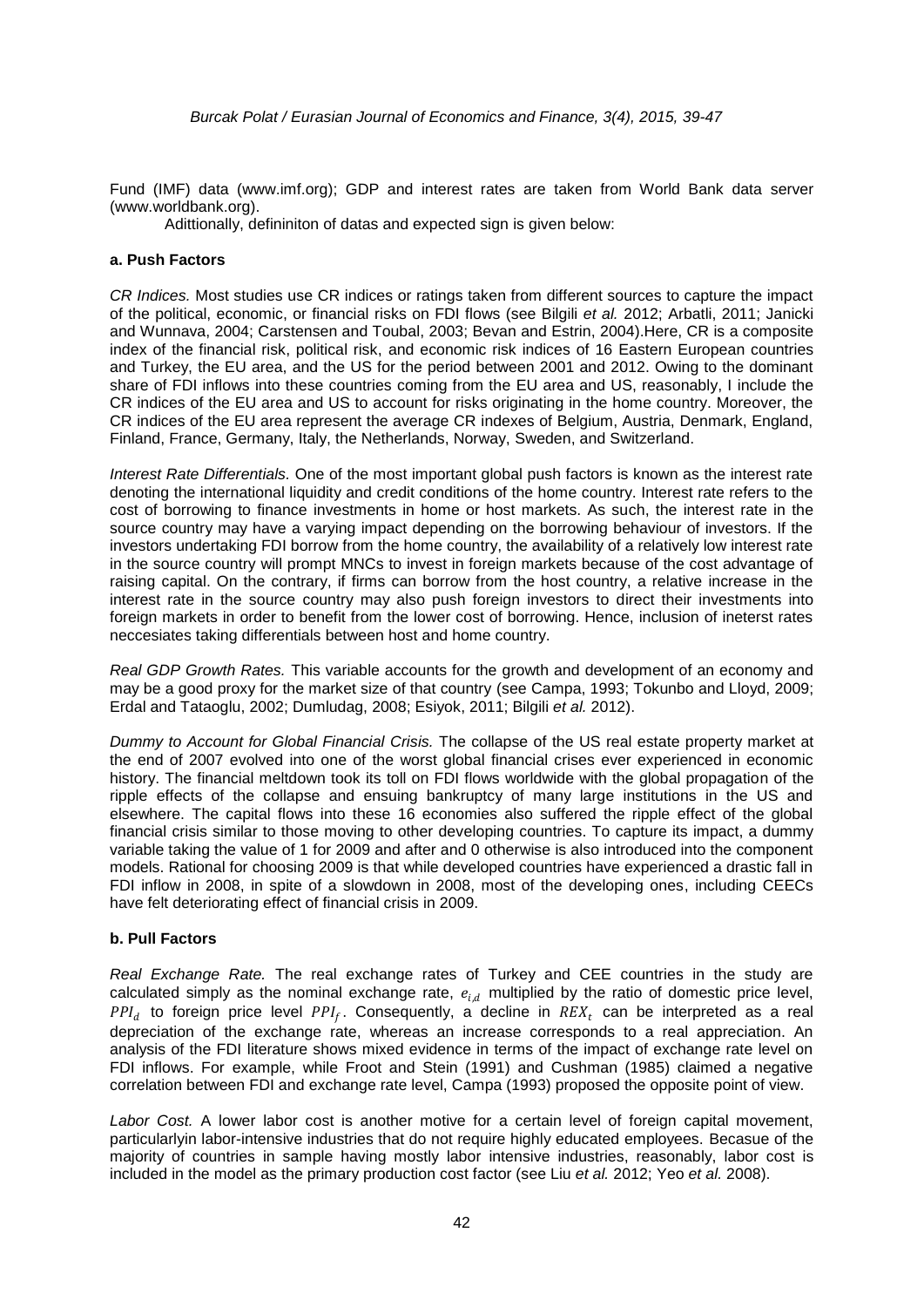#### *Burcak Polat / Eurasian Journal of Economics and Finance, 3(4), 2015, 39-47*

*Total Taxes on % of Commerical Profits.* The World Bank defines total tax rates as "total tax rate measures the amount of taxes and mandatory contributions by businesses after accounting for allowable deductions and exemptions as a share of commercial profits. Taxes withheld (such as personal income tax) or collected and remitted to tax authorities (such as value added taxes, sales taxes or goods and service taxes) are excluded.<sup>2</sup> Since, higher tax rates on commercial profits are an extra cost factor reducing profitability for foreign investors, this type of tax can be regarded as among the principal determinants of FDI inflows in industry inetensive markets. Thus, its inclusion in the model is essential.

*Openness.* Openness is calculatedsimply by summing of export and import values of each host counry and then deviding to its GDP. Matematically, it can be shown as  $(export + import)/GDP$ . Hence, this ratio is included in the model as a proxy to measure the impact of host country openness in international tarde on the FDI inflows in Turkey and CEECs (see Awan *et al.* 2011; Feng, 2011; Walsh and Yu, 2010).

*Electricity Price.* Energy prices can be regarded as one of the most prominent factor to explain movements in FDI flows into Turkey and CEECs. The majority of the countries in the sample have industry intentsive businesss accounting for a substantial share of economic activity. Beyond, given the fact that electricity is the major input in total manufacture industry and each sub-sectors, inclusion of electricity prices into the model is warranted (see Bilgili *et al.* 2012).

Furthermore, expected sign of the coefficients is given in Table 1 below.

| <b>Variables</b>                | <b>Expected Sign</b> |
|---------------------------------|----------------------|
| Host CR Index                   |                      |
| CR Indices of EU and USA        |                      |
| Dummy For Global Crisis         |                      |
| Labor Cost                      |                      |
| Taxes                           |                      |
| <b>Openness</b>                 | $\ddot{}$            |
| Host Real GDP Groth Rate        | ٠                    |
| <b>USA Real GDP Growth Rate</b> | $+/-$                |
| <b>EU Real GDP Growth Rate</b>  | $+/-$                |
| Interest Rate Differentials     |                      |
| <b>Electricity Price</b>        |                      |
| Real Exchange Rate              | $+/-$                |

#### **Table 1. Expected Sign of the Coefficients**

#### **3. Methodology and Data 3.1. Methodology**

To estimate the impact of the determinants of the total FDI into CEECs and transition countries for 2001–2012, balanced panel data were obtained from a pool of 16 countries, namely Albania, Bulgaria, Czech Republic, Estonia, Hungary, Latvia, Lithuania, Poland, Romania, Slovenia, Slovakia, Belarus, Moldova, Russia, Turkey, and Ukraine. The main reason for collecting a panel data set is generally to allow unobserved factors (here, country-specific factors, denoted by  $a_i$ , to be correlated with the explanatory variables. In panel data analysis, unobserved factors are allowed to affect the dependent variable with the existence of two types. The first ones are those that are constant over time, and the others that those change over time. Consider an unobserved effect model with k explanatory variables:

**<sup>.</sup>** <sup>2</sup> http://data.worldbank.org/indicator/IC.TAX.TOTL.CP.ZS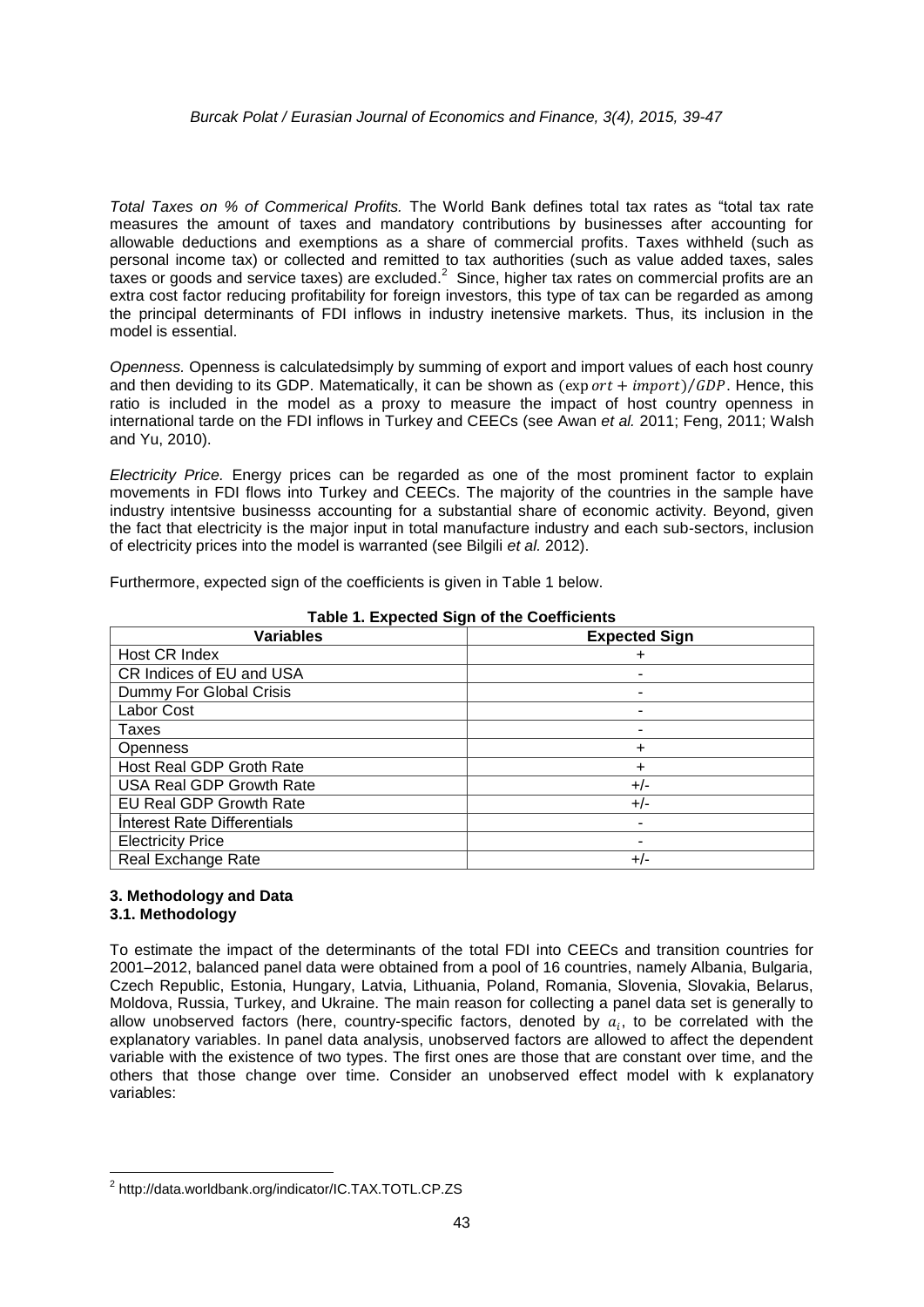For each  $i$ ,

$$
Y_{it} = \beta_1 X_{it1} + \beta_2 X_{it2} + \dots + \beta_k X_{itk} + a_i + u_{it}, \quad t = 1, 2, \dots \dots \dots \dots T
$$

Here the parameters of interest,  $\beta_k X_{itk}$  cannot be estimated by pooled OLS, because OLS assumes that  $a_i$  is uncorrelated with the explanatory variables. Therefore, the results will be biased and inconsistent with OLS and the resulting bias is called heterogeneity bias. However, there are two panel data models that are used to eliminate the problem of heterogeneity bias in pooled OLS. These are called fixed-effect transformation (FE) and random-effect (RE) models. We are able to eliminate the unobserved effect,  $a_i$  from the equation and therefore the problem of heterogeneity bias by averaging the unobserved effect model over time for each *i* , by using the time demeaning on each explanatory variable and then subtracting it from the first equation. The aim of the fixed-effect transformation is to eliminate  $a_i$  since it is thought to be correlated with the explanatory variables. However, in the case of the random effect, this is not the case, such that  $a_i$  is assumed to be uncorrelated with each explanatory variable in all the periods. The superior side of the random effect across the fixed effect is to allow us to include unobserved variables in the model that are constant over time.

Prior to the estimations, consistent with econometric theory, the Lagrange multiplier (LM) test and Hausman (1978) test are carried out to determine the existence of a random effect and to ascertain which model is superior to the other, respectively. The LM test is conducted to test for the presence of heterogeneity by testing the null hypothesis  $H_0 = \sigma_a^2 = 0$  against the alternative  $H_1$  =  $\sigma_a^2 > 0$  one rejects the null hypothesis, which means there is a random effect. Otherwise, failing to reject the null hypothesis implies that  $a_i = 0$  or every country and there are no country specific differences and no heterogeneity to account for. On the other hand, to check for the presence of any correlation between the unobserved factors,  $a_i$  and regressors in the random effect, we can use the Hausman test. The idea underlying the Hausman test is that the estimators of both RE and FE are consistent and converge to the true parameters  $\beta_k$  in large samples, if there is no correlation between  $a_i$  and the explanatory variables  $X_{itk}$ . That is, in large samples, if we fail to reject the Hausman test, the RE and FE estimates are similar; otherwise, rejecting the Hausman test means that  $a_i$  is correlated with any  $X_{itk}$  and the random-effect estimator is inconsistent while the FE estimator remains consistent.

Overall, to capture the impact of these determinants on total FDI, I formulated the equation as follows:

$$
Y_{it} = \beta_0 + \sum_{k=1}^{K} \beta X_{itk} + u_i + \varepsilon_{it}, \quad t = 1, 2, \dots, \dots, \dots, T, \quad i = 1, 2, \dots, \dots, K
$$

where the i and t subscripts account for the country and period indexes, while  $X_{itk}$  represents the set of explanatory variables described above and  $u_i$  and  $\varepsilon_{it}$  represent the unobserved countryspecific factors and randomerror term, respectively.

#### **4. Empirical Results**

Prior to the estimation, we must decide whether the pooled model across the countries under the same slope and intercept assumption or a model allowing country-specific effects is valid. Since the former implies that variance of the country-specific effect is zero under the null hypothesis, I first carry out the Lagrange Multiplier (LM) test by adopting a random effects (RE) specification to determine the existence of an RE against no effect. Once the pooled model is rejected, we must choose between the fixedeffects (FE) and RE specification by using the Hausman test. To implement this, the models are first estimated by FE and then by RE and the results are stored in each turn. Under the null hypothesis, the RE is both efficient and consistent, whereas inconsistent otherwise. Table 2 yields the test statistics and p-values below.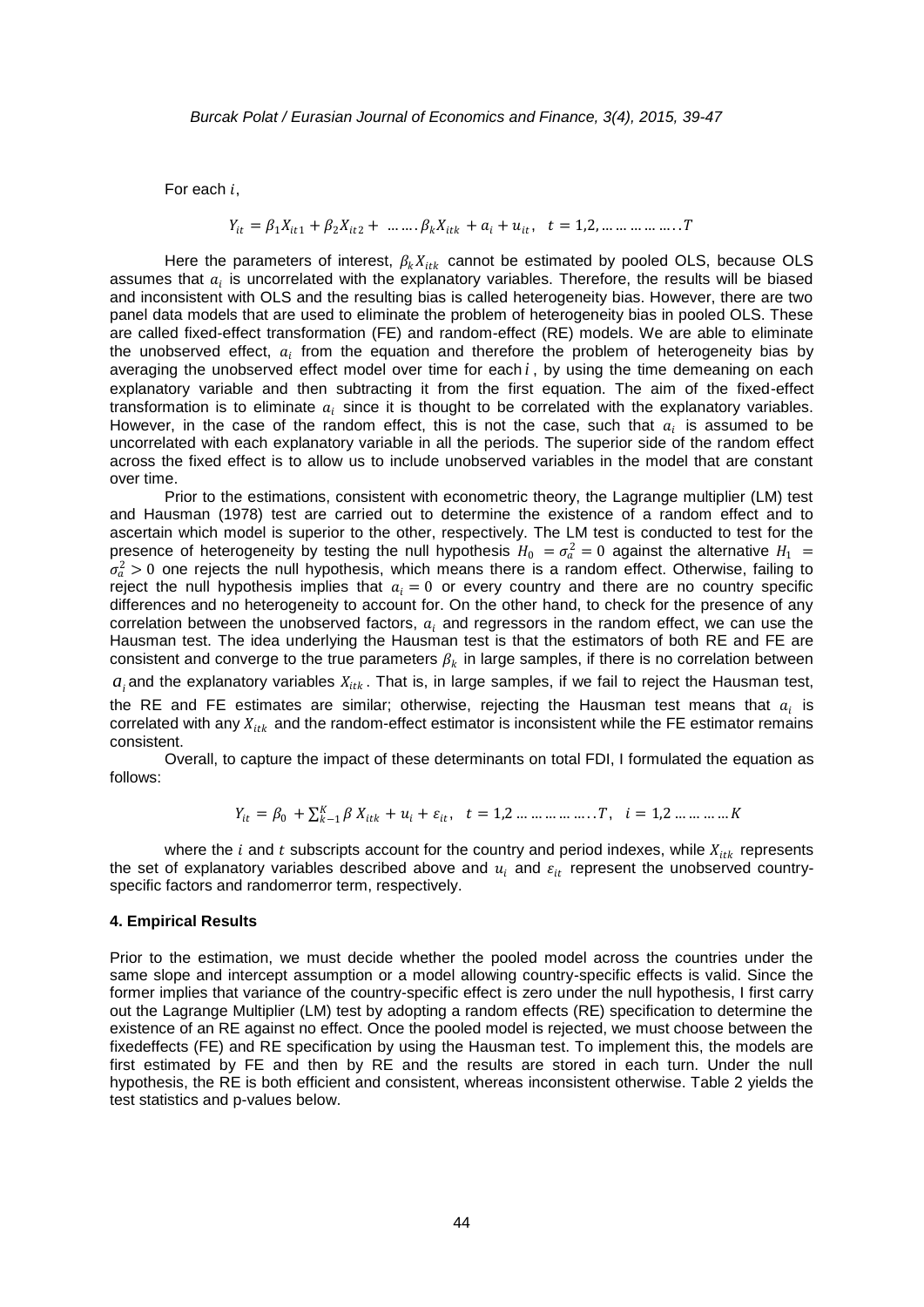|                                   | <b>Coefficient</b> | P > Z             |
|-----------------------------------|--------------------|-------------------|
| <b>Constant</b>                   | 2777.466           | 0.007             |
| <b>Host CR Index</b>              | 5.31622            | $0.003**$         |
| <b>USA CR Index</b>               | 6.172276           | 0.101             |
| <b>EU CR Index</b>                | -43.27972          | $0.001**$         |
| <b>Dummy for Global Crisis</b>    | $-95.05415$        | $0.019**$         |
| <b>Labor Cost</b>                 | $-4425794$         | $0.037*$          |
| Taxes                             | $-4370529$         | 0.177             |
| <b>Openness</b>                   | $-1.40e-07$        | 0.760             |
| <b>Host RGDP Growth Rate</b>      | .276716            | 0.858             |
| <b>USA RGDP Growth Rate</b>       | $-27.79402$        | $0.000**$         |
| <b>EU RGDP Growth Rate</b>        | 25.15911           | $0.000**$         |
| <b>Interest Rate Differential</b> | .4866734           | 0.675             |
| <b>Electiricity Price</b>         | $-332.3411$        | $0.041*$          |
| <b>Real Exchange Rate</b>         | 131.2476           | $0.014**$         |
| <b>Hausman Test Statistics</b>    | 1.42               | Prob.value: 0.999 |
| <b>LM Test Statistics</b>         | 5.20               | Prob.value: 0.000 |

**Table 2. Estimation Results of Random Effect**

**Notes:** \*\* denotes % 1 significance level while \* denotes % 5 significance level. Both dependent and independent variables are measured in US Million Dollars.

The low probability value associated with the LM test statistic for the models points to the existence of strong country-specific heterogeneity. The next step concerns the Hausman test statistic values. This time probability value of 0.9999 is quite high, meaning that we cannot reject the null hypothesis that the RE estimator is both consistent and efficient. Therefore, I conclude that the FE and RE estimation results are similar and that I can rely on the test results of the RE.

As seen from Table 2, as expected, EU CR indices, labor cost, electricity prices of each host country, real GDP growth rate of USA and lastly dummy to account for global crisis are negatively correlated with FDI inflows into the region. On the other hand, CR indices and real exchange rate of each host country and real GDP growth rate of EU have power to affect FDI inflows positively.

The results can be interpreted as follows: with the rise in the source country (EU) CR indices and, the local investment environment becomes relatively more attractive; therefore, direct investment outflows into Turkey and CEECs decrease. On the other hand, an increase in the real GDp growth rate of EU stimulates investors to move into the region. That means, although EU investors are motivated by lower risks at home to repatriate their investments back, at the same time, they are induced to invest abroad withhigher real GDP growth. A possible explanation for this surprising result may be that of better borrowing opportunities may arise in EU in the event of a rise in real GDP. Since, higher GDP growth is approved as one of the most important economic developement indicators; this may be percieved as a good signal by financial instituations in terms of more payable funds. On the other side, while USA investors are unresponsive to the risks in the home market, they draw back their investments back with a higher real GDP growth at home. In other words, a rise in real GDP growth works as opposed to EU investors, and causes reversal of FDI from abroad to home market. Again, as expected, an increase in CR indices of each host country makes foreign investors to be more optimistic and more confident to invest in CEECs and Turkey. Thus, an increase in CR indices makes investors direct their investments into the Turkey and CEECs as ideal investment destination. Moreover, FDI inflows decrease with a rise in the labor cost and electricity prices which are accepted as the most important primary production cost factors. As seen from Table 2, the coefficient of electricity price is very high in value which meansinvestors are severely sensitive to electricity price in the host market. Actually, this result is not a surprise such that electricity price is the primary input in the manufacturing industry and therefore it is the main determinant of resource cost. Thus, one can simply argue that foreign investors are explicity profit oriented and reduce their investments in case of higher resource cost of production to avoid higher payments. Furthermore, foreign investors are very sensitive to the movement in the exchange rate so that a real appreciation of host currency causes investors to increase in the reagion. This result is compatible with the study of Campa (1993) who argued that an appreciation of the host country's currency will increase inward FDI since multinational firms seek profits in the local market, and if they are optimistic about future profitability they will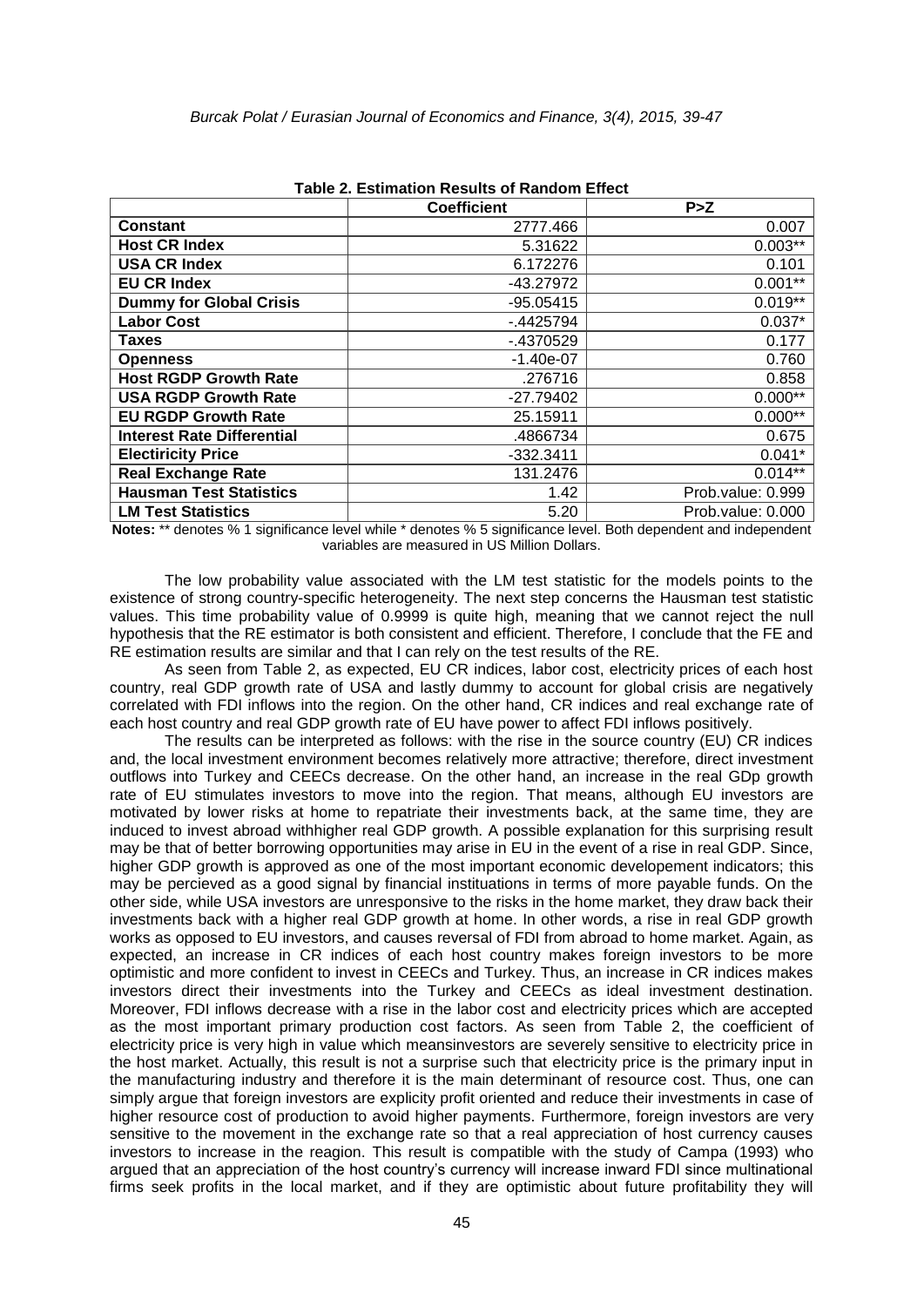increase their investment in that market. Lastly, the dampening effect of the global financial crisis on total FDI flows are adequately captured as indicated by the negative and significant coefficient of the 2009 downturn.

#### **5. Concluding Remarks and Summary**

The last decade has witnessed remarkable FDI growth in CEECs and Turkey, which has originated largely from the Euro area and US. This growth has been attributable to the integration process of CEECs into the EU and the switching from protectionist trade regimes to export-oriented policies, leading therefore to the elimination of barriers to FDI. Despite the acceleration of FDI policies associated with the transition processes of these economies, the distribution of FDI across countries has remained uneven and heterogeneous in terms of both level and growth. Thus, the main objective of this study is to measure the determinants of FDI inflows into Turkey and CEECs.

The novelty of the present paper is twofold. First, study employs both pull and unconventional pushfactor variables such as the CR indices of the EU and the US along with country-specific CR indices simultaneously to better understanding of the FDI structure in the region. Second, this study is the first attempt to measure the impact of the energy price as the major factor of production cost on FDI inflows in Turkey and CEECs.

The results show that while, EU CR indices, EU and USA real GDP growth rates and global financial crisis have power to explain FDI inflows among all other push factors, labor cost, electricity price, real exchange rate and host CR indices have strong influential on FDI as the most effective pull factors. Thus, one can simly argue that both push and pull factors play role in the amount of FDI structure in the region. On the other hand, study fails to find any effect of openness, tax rates on commercial profits, USA CR indicies, interest rate differentials and host real GDP growth on FDI. Confirmation of electricity price as the main determinant of investment decision in the Turkey and CEECs, makes me to suggest the FDI policy maker to reregulate energy maket and reduce prices that please more investors.

#### **References**

- Arbatli, E., 2011. Economic policies and FDI inflows to emerging market economies. *IMF Working Paper,* WP/11/192.
- Awan, M.Z., Khan, B., and Zaman, K., 2011. Economic determinants of foreign direct investment (FDI) in commodity producing sector: A case study of Pakistan. *African Journal of Business Management*, 5(2), pp.537-545.
- Bevan, A.A. and Estrin, S., 2004. The determinants of foreign direct investment into the European transition economies. *Journal of Comparative Economics,* 32(4), pp.775-787. <http://dx.doi.org/10.1016/j.jce.2004.08.006>
- Bilgili, F., Tuluce-Halici, N.S., and Dogan, I., 2012. The determinants of FDI in Turkey: A Markovregime-switching approach. *Economic Modelling,* 29, pp.1161-1169. <http://dx.doi.org/10.1016/j.econmod.2012.04.009>
- Buckley, P.J., Clegg, J., Cross, A.R., Liu, X., Voss, H., and Zheng, P., 2007. The determinants of Chinase outward foreign direct investment. *Westminster Research*, [online] Available at: [<http://www.wmin.ac.uk/westminsterresearch>](http://www.wmin.ac.uk/westminsterresearch) [Accessed 23 June 2013].
- Campa, J., 1993. Entry of foreign firms in the United States under exchange rate uncertainty*. The Review of Economics and Statistics,*75, pp.614-622. <http://dx.doi.org/10.2307/2110014>
- Carstensen, K. and Toubal, F., 2003. Foreign direct investment in Central and Eastern European Countries: A dynamic panel analysis. *Kieler Arbeitspapiere*, No.1143.
- Cushman, D., 1985. Real exchange rate risk, expectations and the level of direct investment. *The Review of Economics and Statistics,* 67, pp.297-308. <http://dx.doi.org/10.2307/1924729>
- Deichmann, J., Karidis, S., and Sayek, S., 2003. Foreign direct investment in Turkey: Regional determinants. *Applied Economics,* 35(16), pp.1767*-*1778. <http://dx.doi.org/10.1080/0003684032000126780>